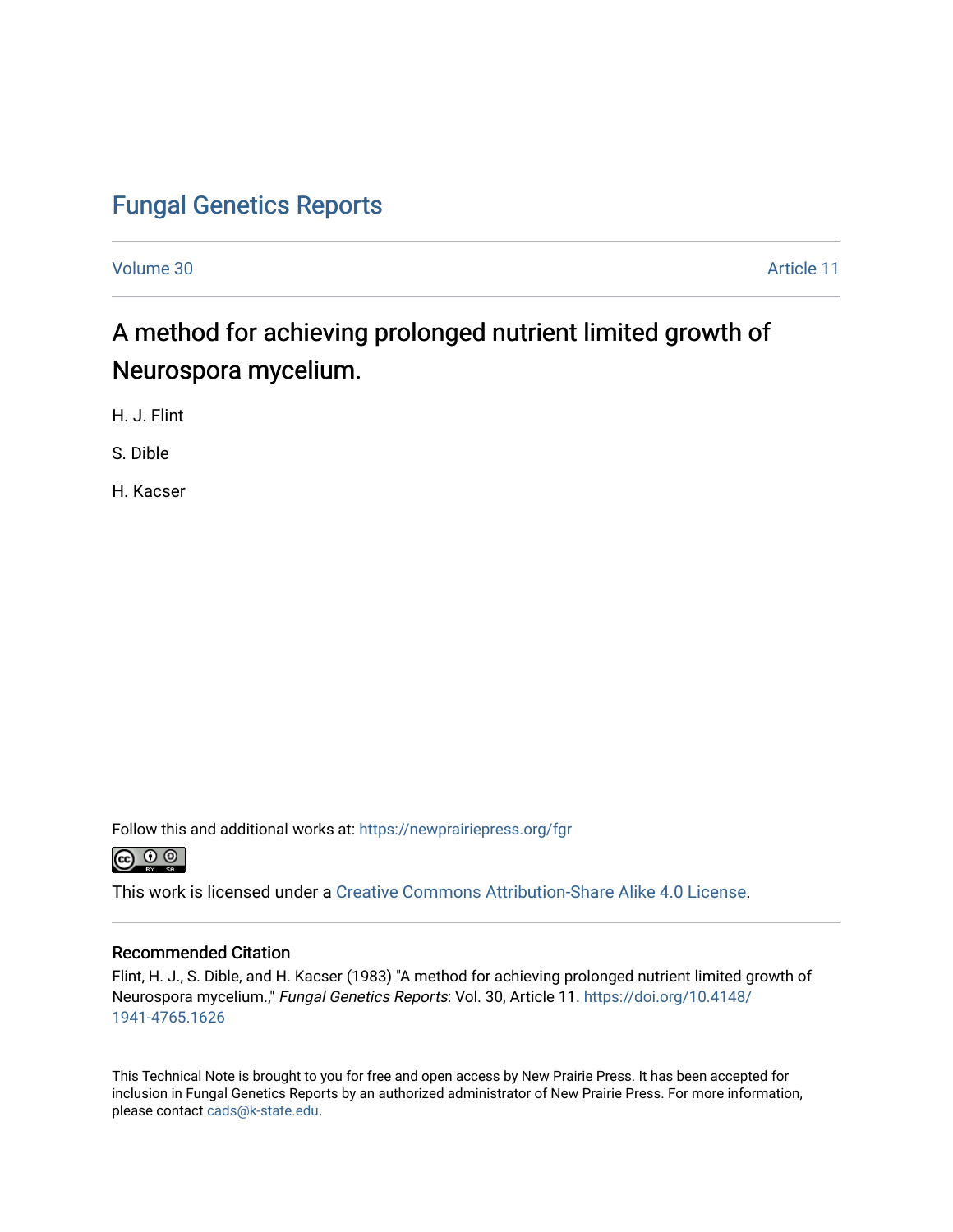## A method for achieving prolonged nutrient limited growth of Neurospora mycelium.

### Abstract

A method for achieving prolonged nutrient-limited growth of Neurospora mycelium.